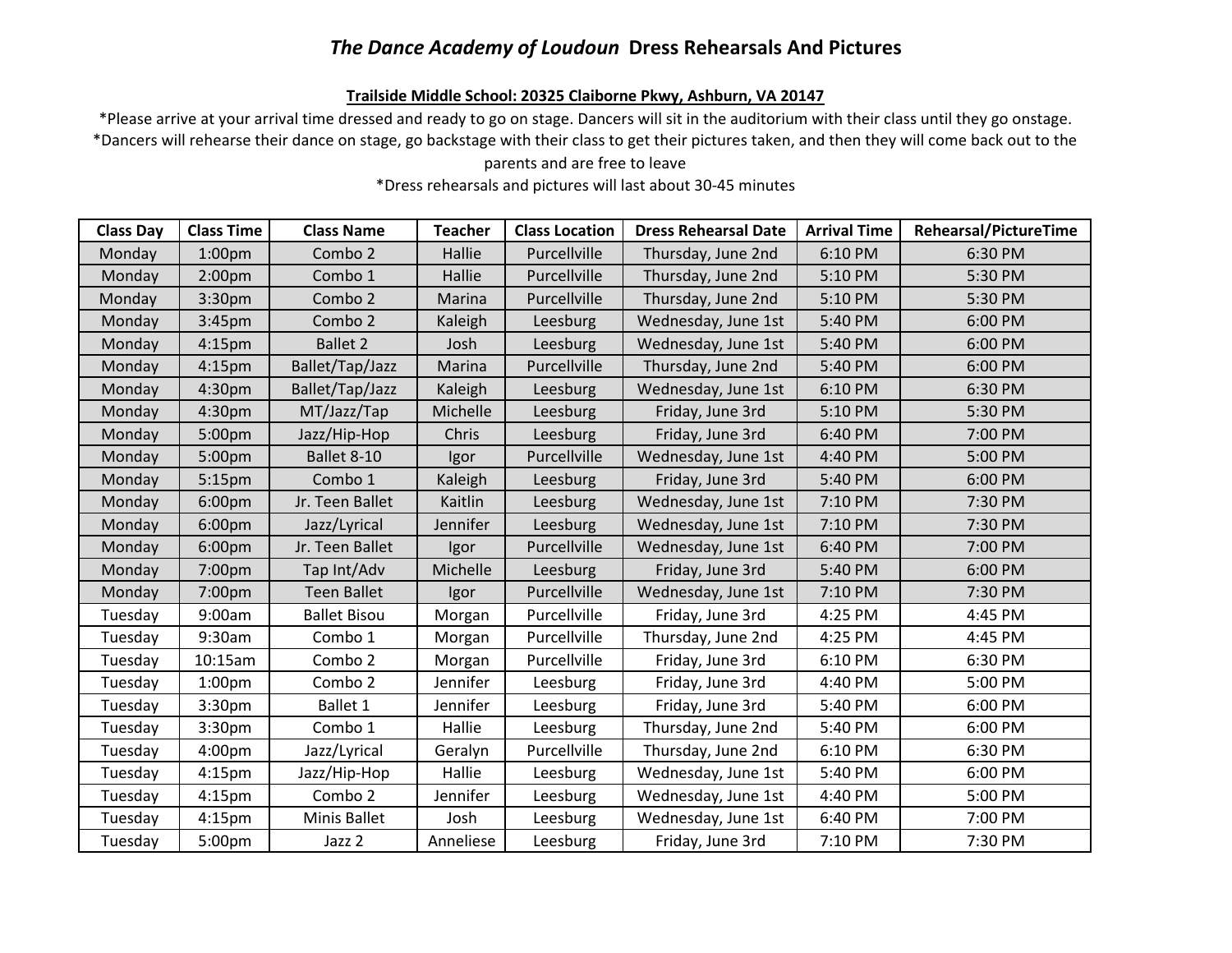# *The Dance Academy of Loudoun* **Dress Rehearsals And Pictures**

| <b>Class Day</b> | <b>Class Time</b>  | <b>Class Name</b>   | <b>Teacher</b> | <b>Class Location</b> | <b>Dress Rehearsal Date</b> | <b>Arrival Time</b> | Rehearsal/PictureTime |
|------------------|--------------------|---------------------|----------------|-----------------------|-----------------------------|---------------------|-----------------------|
| Tuesday          | 5:45pm             | Ballet/Tap/Jazz     | Anneliese      | Leesburg              | Friday, June 3rd            | 6:10 PM             | 6:30 PM               |
| Tuesday          | 7:00pm             | MT/Jazz/Tap         | Michelle       | Leesburg              | Friday, June 3rd            | 7:10 PM             | 7:30 PM               |
| Tuesday          | 7:00pm             | Teen Int. Ballet    | Dmitriy        | Leesburg              | Wednesday, June 1st         | 7:10 PM             | 7:30 PM               |
| Tuesday          | 7:00pm             | Broadway Jazz       | Geralyn        | Purcellville          | Thursday, June 2nd          | 7:10 PM             | 7:30 PM               |
| Tuesday          | 8:00pm             | Jazz Int. 12+       | Hallie         | Leesburg              | Thursday, June 2nd          | 7:10 PM             | 7:30 PM               |
| Wednesday        | 9:00am             | <b>Ballet Bisou</b> | Morgan         | Leesburg              | Friday, June 3rd            | 4:40 PM             | 5:00 PM               |
| Wednesday        | 9:30am             | Combo 1             | Morgan         | Leesburg              | Friday, June 3rd            | 5:10 PM             | 5:30 PM               |
| Wednesday        | 1:00 <sub>pm</sub> | Combo 1             | Hallie         | Purcellville          | Thursday, June 2nd          | 4:25 PM             | 4:45 PM               |
| Wednesday        | 3:30pm             | Combo 1             | Marina         | Purcellville          | Thursday, June 2nd          | 4:40 PM             | 5:00 PM               |
| Wednesday        | 4:00pm             | Ballet 6-8          | Kaitlin        | Leesburg              | Wednesday, June 1st         | 6:40 PM             | 7:00 PM               |
| Wednesday        | 4:00pm             | Jr. Ballet 8+       | Igor           | Leesburg              | Wednesday, June 1st         | 5:10 PM             | 5:30 PM               |
| Wednesday        | 4:00pm             | Precompetitive      | Geralyn        | Leesburg              | Thursday, June 2nd          | 5:40 PM             | 6:00 PM               |
| Wednesday        | 4:00pm             | Jazz/Tap 5-7        | Michelle       | Leesburg              | Friday, June 3rd            | 6:10 PM             | 6:30 PM               |
| Wednesday        | $4:15$ pm          | Ballet 5-7          | Marina         | Purcellville          | Wednesday, June 1st         | 5:10 PM             | 5:30 PM               |
| Wednesday        | 5:00pm             | Jr. Jazz 8+         | Geralyn        | Leesburg              | Thursday, June 2nd          | 6:40 PM             | 7:00 PM               |
| Wednesday        | 5:00pm             | Combo 2             | Marina         | Purcellville          | Wednesday, June 1st         | 4:40 PM             | 5:00 PM               |
| Wednesday        | 5:45pm             | Jazz/Hip-Hop 6-9    | Hallie         | Purcellville          | Wednesday, June 1st         | 6:10 PM             | 6:30 PM               |
| Wednesday        | 6:00pm             | Tap Adv 12+         | Michelle       | Leesburg              | Friday, June 3rd            | 7:10 PM             | 7:30 PM               |
| Wednesday        | 6:30pm             | Jazz/Hip-Hop 8-11   | Hallie         | Purcellville          | Wednesday, June 1st         | 6:40 PM             | 7:00 PM               |
| Wednesday        | 7:00pm             | Tap Int 9+          | Michelle       | Leesburg              | Friday, June 3rd            | 6:40 PM             | 7:00 PM               |
| Wednesday        | 7:00pm             | Jazz/Lyr/Cont       | Geralyn        | Leesburg              | Thursday, June 2nd          | 7:10 PM             | 7:30 PM               |
| Wednesday        | 7:30pm             | Jazz/Hip-Hop 11+    | Hallie         | Purcellville          | Wednesday, June 1st         | 7:10 PM             | 7:30 PM               |
| Thursday         | 9:15am             | <b>Ballet Bisou</b> | Kaleigh        | Leesburg              | Wednesday, June 1st         | 4:25 PM             | 4:45 PM               |
| Thursday         | 10:15am            | Combo 1/2           | Kaleigh        | Leesburg              | Wednesday, June 1st         | 4:40 PM             | 5:00 PM               |
| Thursday         | 1:00 <sub>pm</sub> | Combo 1             | Jennifer       | Leesburg              | Wednesday, June 1st         | 4:25 PM             | 4:45 PM               |
| Thursday         | 3:15 <sub>pm</sub> | <b>Ballet Bisou</b> | Hallie         | Leesburg              | Friday, June 3rd            | 4:25 PM             | 4:45 PM               |
| Thursday         | 3:30pm             | Combo 2             | Kaleigh        | Leesburg              | Friday, June 3rd            | 4:25 PM             | 4:45 PM               |
| Thursday         | 3:45pm             | Jazz/HH 5-7         | Hallie         | Leesburg              | Friday, June 3rd            | 5:10 PM             | 5:30 PM               |
| Thursday         | 4:00pm             | Ballet Int/Adv      | Igor           | Leesburg              | Wednesday, June 1st         | 6:10 PM             | 6:30 PM               |
| Thursday         | 4:00pm             | Twinkles            | Morgan         | Purcellville          | Friday, June 3rd            | 6:40 PM             | 7:00 PM               |
| Thursday         | 4:15 <sub>pm</sub> | Combo 1             | Jennifer       | Leesburg              | Friday, June 3rd            | 5:10 PM             | 5:30 PM               |
| Thursday         | 4:30pm             | Hip-Hop 8+          | Neo            | Leesburg              | Thursday, June 2nd          | 6:40 PM             | 7:00 PM               |
| Thursday         | 5:00pm             | Ballet/Tap/Jazz     | Jennifer       | Leesburg              | Wednesday, June 1st         | 6:10 PM             | 6:30 PM               |